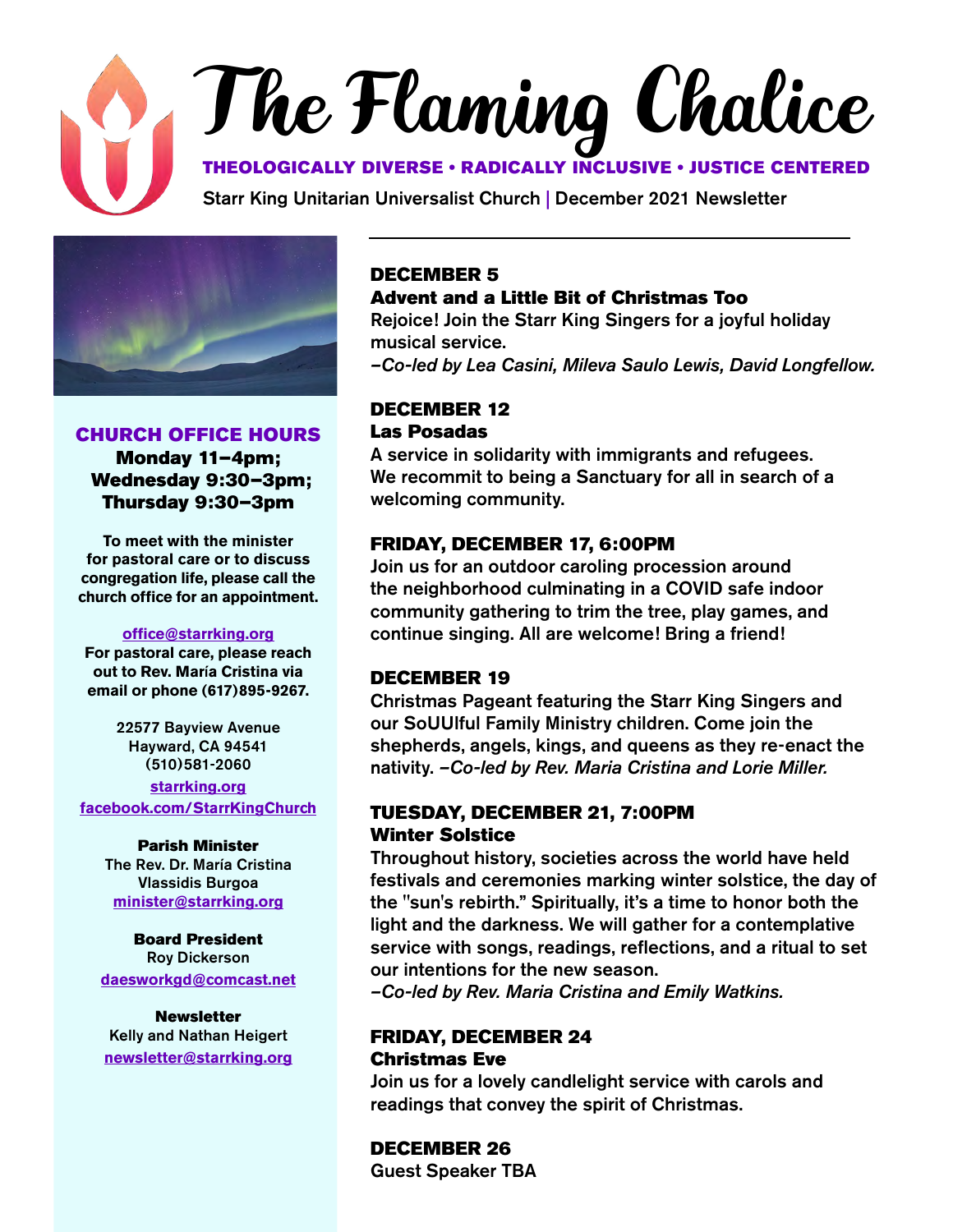#### WHAT'S INSIDE

- 3 **From the Minister**
- 6 **Peace and Justice Action Team**
- 10  **Ongoing Activities and Birthdays**
- 8 **SoUUlful Family Ministry**

# November Highlights





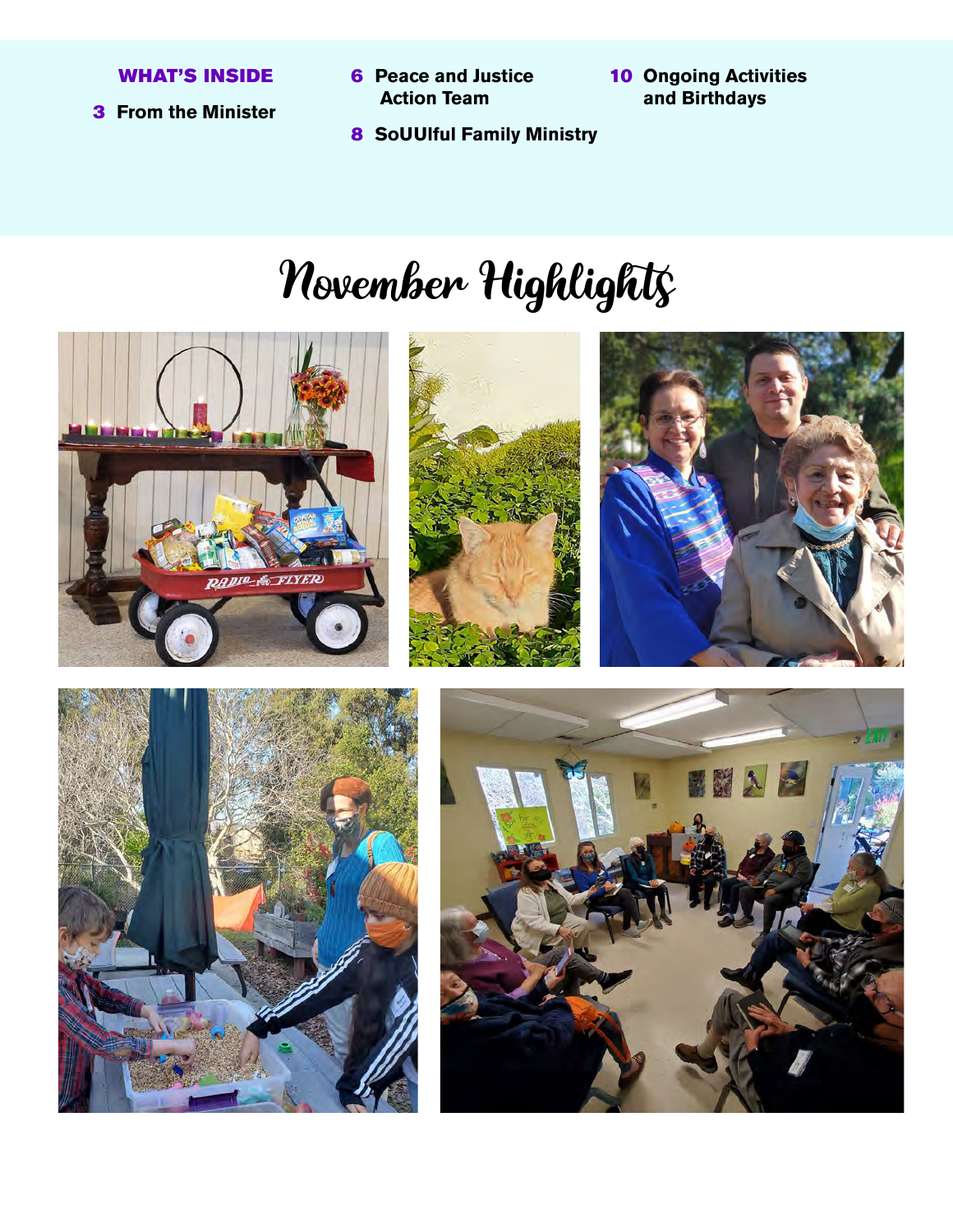# From the Minister

# Now The Work of Christmas Begins When the song of the angels is stilled, when the star in the sky is gone, when the kings and princes are home, when the shepherds are back with their flocks, the work of Christmas begins: to find the lost, to heal the broken, to feed the hungry, to release the prisoner, to rebuild the nations, to bring peace among the people, to make music in the heart. *By Howard Thurman-Author, philosopher, theologian, educator, and civil rights leader.*

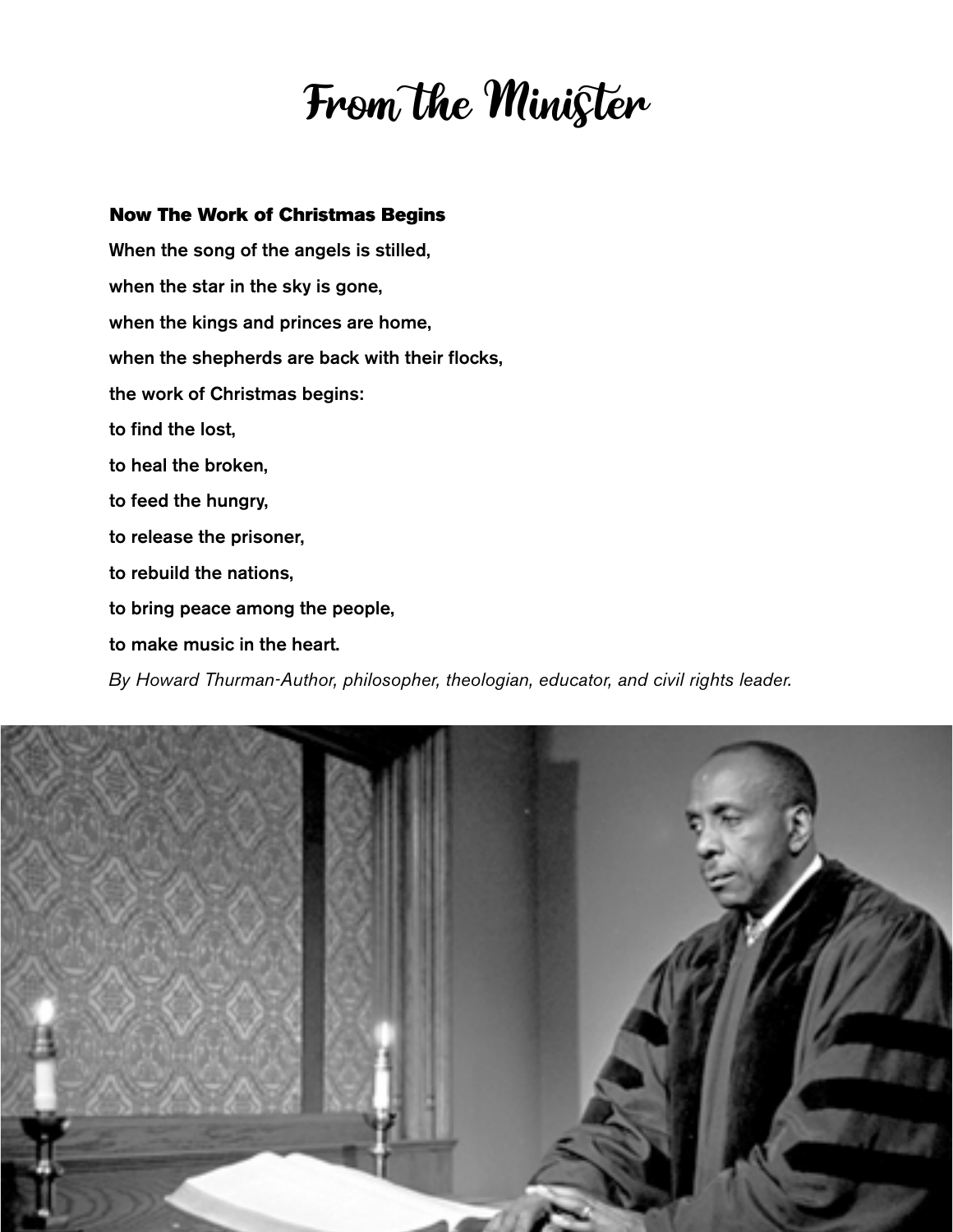# From the Minister

## **Las Posadas**

#### Las Posadas: A Beautiful Latin American Tradition

#### Friday, December 17th at 6:00pm

#### (In Person-Observing COVID safety Guidelines)

I remember the evening of December 10, 2018, when we gathered to celebrate our first Las Posadas at Starr King UU Church. The invitations had been sent out, the songs had been rehearsed, and the food and hot chocolate awaited hungry pilgrims. We had no idea if people would show up. How would this new tradition be received? And slowly, as the sun went down, more and more people arrived.

As I was lighting the luminarias by the entrance, a couple came through the gates and excitedly announced that they were neighbors and wanted to join us to learn more about Las Posadas and to be in community. As it got darker, we lit our candles and what a sight to see children of all ages donning angel and shepherd costumes! As we processed towards the first house up the hill, at one point I looked back and saw this magical vision of dozens of people walking together and singing by candlelight: "Paz, queremos paz, y libertad en este mundo!/Peace, we want peace, and liberty in this world!"

As we continued our walk around the neighborhood, a mother and her three children stood in their doorway, marveling at the sight and smiling. We made an impromptu stop and without a second thought, performed our songs and connected with this family. We hugged, exchanged greetings and blessings, and invited them over to church for dinner.





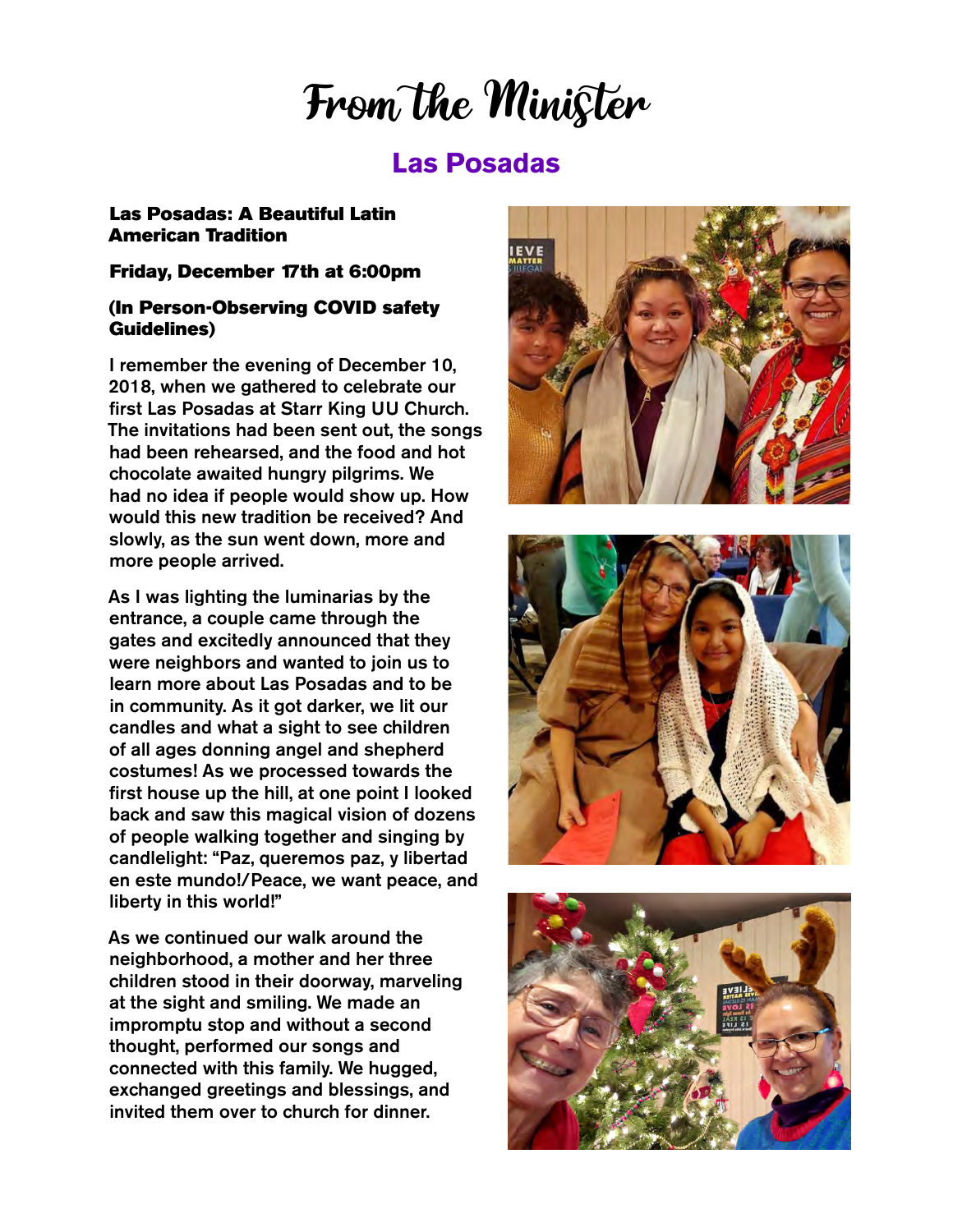# From the Minister

# **Las Posadas (cont.)**

This was the spirit of Las Posadas where no one remained a stranger. The doors of our church and of our hearts were wide open to welcome friends and neighbors. Our fellowship hall exuded hospitality and warmth with families decorating the tree, children building gingerbread houses, making decorations, singing Christmas carols, and participating in the traditional ugly Christmas sweater contest.

Beloveds, I hope that you will join us again this year for Las Posadas on Friday December 17th at 6:00pm. Together, let us light up the night, share holiday cheer with our neighbors, and express our solidarity with all seeking a welcoming community.

Let us once again open the doors of our hearts and our church to let in the light and the warmth of community.

With Gratitude and Love,

*–Rev. Maria Cristina*

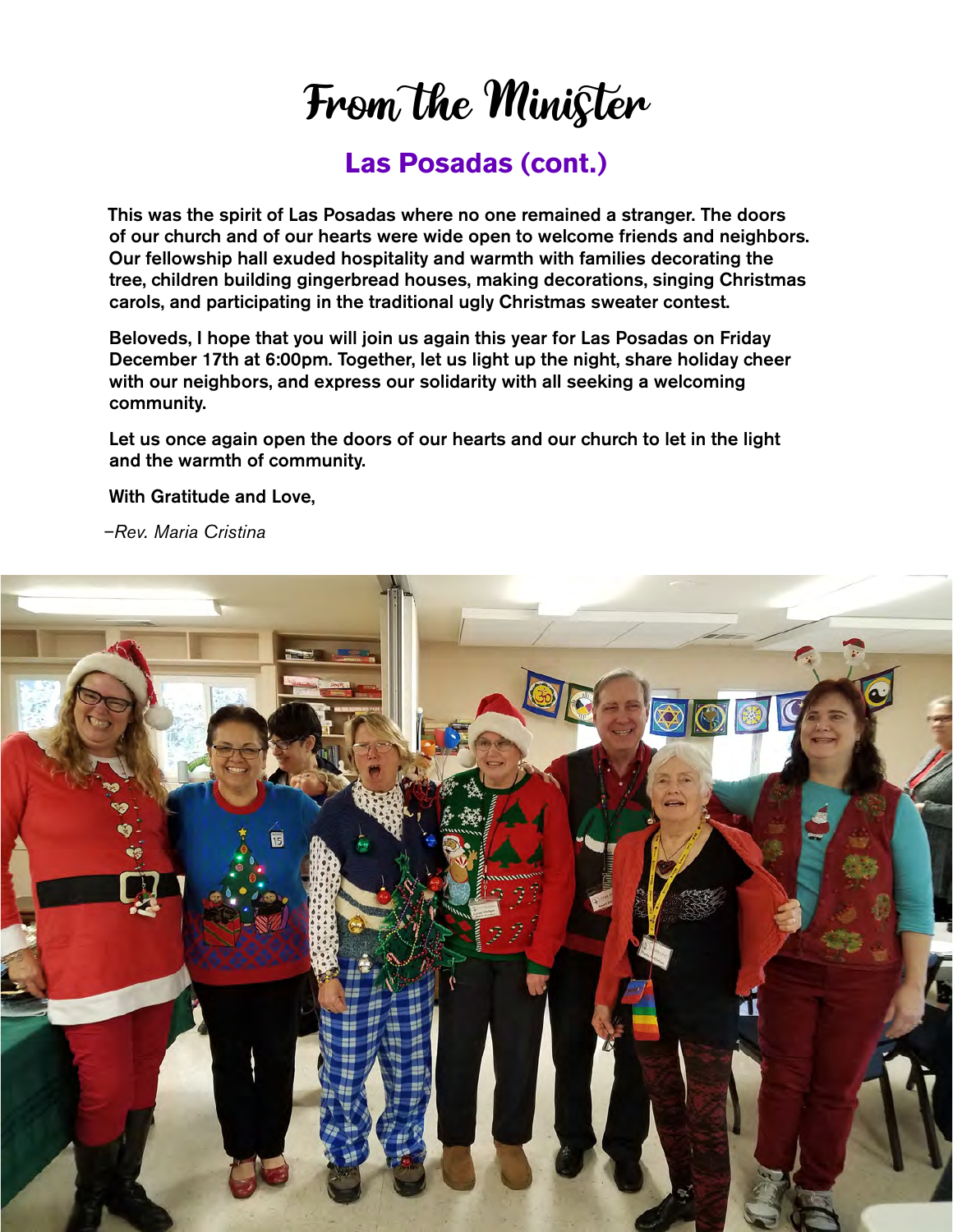Peace and Justice Action Team

# **Selected Notes**

# NOTICE: NO MEETING IN DECEMBER. OUR NEXT MEETING WILL BE JAN. 9 AFTER CHURCH.

### **Meeting Agenda: Nov. 14, 2021**

- I. Welcome All!
- II. Chalice Lighting
- III. Action Areas presented by Action Leads:
- a. Updates
- b. Actions to consider (PJAT; Congregation; beyond our walls) and why
- c. Antiracism Aspect
- d. Voting Rights
- e. Climate Justice: *Collecting as many public comments as possible via VISION petition by Dec. 21. Link for Public Comments: [https://actionnetwork.org/letters/no](https://actionnetwork.org/letters/no-drilling?source=direct_link&referrer=group-350-bay-area-action)[drilling?source=direct\\_link&referrer=group-350-bay-area-action](https://actionnetwork.org/letters/no-drilling?source=direct_link&referrer=group-350-bay-area-action)*
- f. Community Partnerships: *Kids Against Hunger Service Event: [https://kahbayarea.](https://kahbayarea.org/how-to-help/join-a-packing-event/dec-9-5-6-30-pm-starr-king-uu-church-1754/register) [org/how-to-help/join-a-packing-event/dec-9-5-6-30-pm-starr-king-uu-church-1754/](https://kahbayarea.org/how-to-help/join-a-packing-event/dec-9-5-6-30-pm-starr-king-uu-church-1754/register) [register](https://kahbayarea.org/how-to-help/join-a-packing-event/dec-9-5-6-30-pm-starr-king-uu-church-1754/register)*
- g. Indigenous Solidarity

IV. OTHER: Church newsletter articles about what we're doing; Social media discussion group; Movie nights

V. Reflections, gratitudes, and closing.

Full minutes from the latest PJAT meeting can be found here: *[https://docs.google.com/](https://docs.google.com/document/d/13YzeI8TNbuma4XeckCaUO7e_x47IULM76wVPMeYme2Q/edit) [document/d/13YzeI8TNbuma4XeckCaUO7e\\_x47IULM76wVPMeYme2Q/edit](https://docs.google.com/document/d/13YzeI8TNbuma4XeckCaUO7e_x47IULM76wVPMeYme2Q/edit)* 

### **December Updates**

Full notes can be found here: *[https://docs.google.com/document/d/1re4wcjopoIbn2WH](https://docs.google.com/document/d/1re4wcjopoIbn2WH3KscnjyOBU6TH7n9O5FO2EWeGpM0/edit) [3KscnjyOBU6TH7n9O5FO2EWeGpM0/edit](https://docs.google.com/document/d/1re4wcjopoIbn2WH3KscnjyOBU6TH7n9O5FO2EWeGpM0/edit)*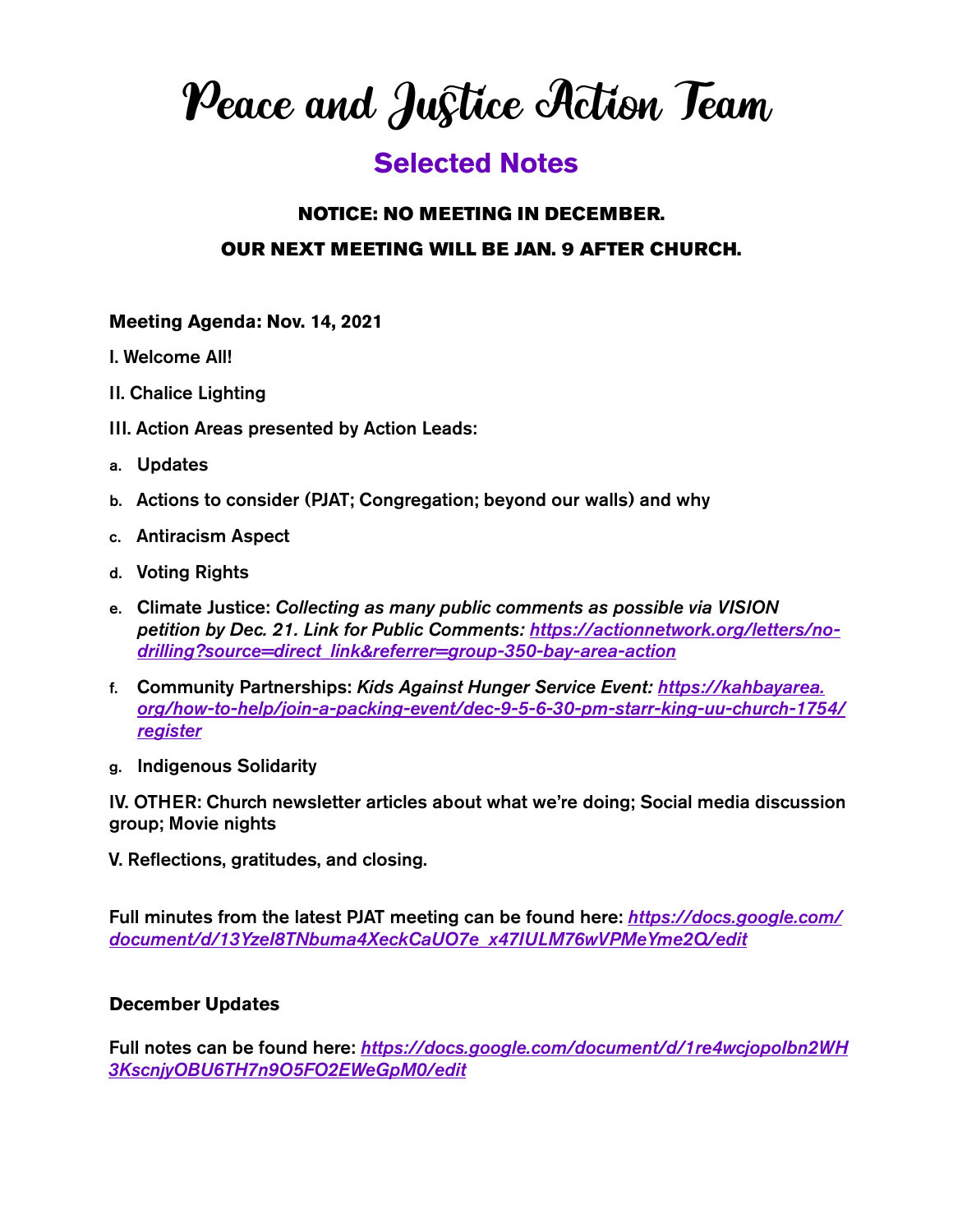Peace and Justice Action Team

## STARR KING MOVIE NIGHT: "GATHER" JANUARY 14, TIME TBA, VIA ZOOM

Join us for a virtual movie night in January! This incredible film documents the growing movement among Native Americans to reclaim their spiritual, political, and cultural identities through food sovereignty.

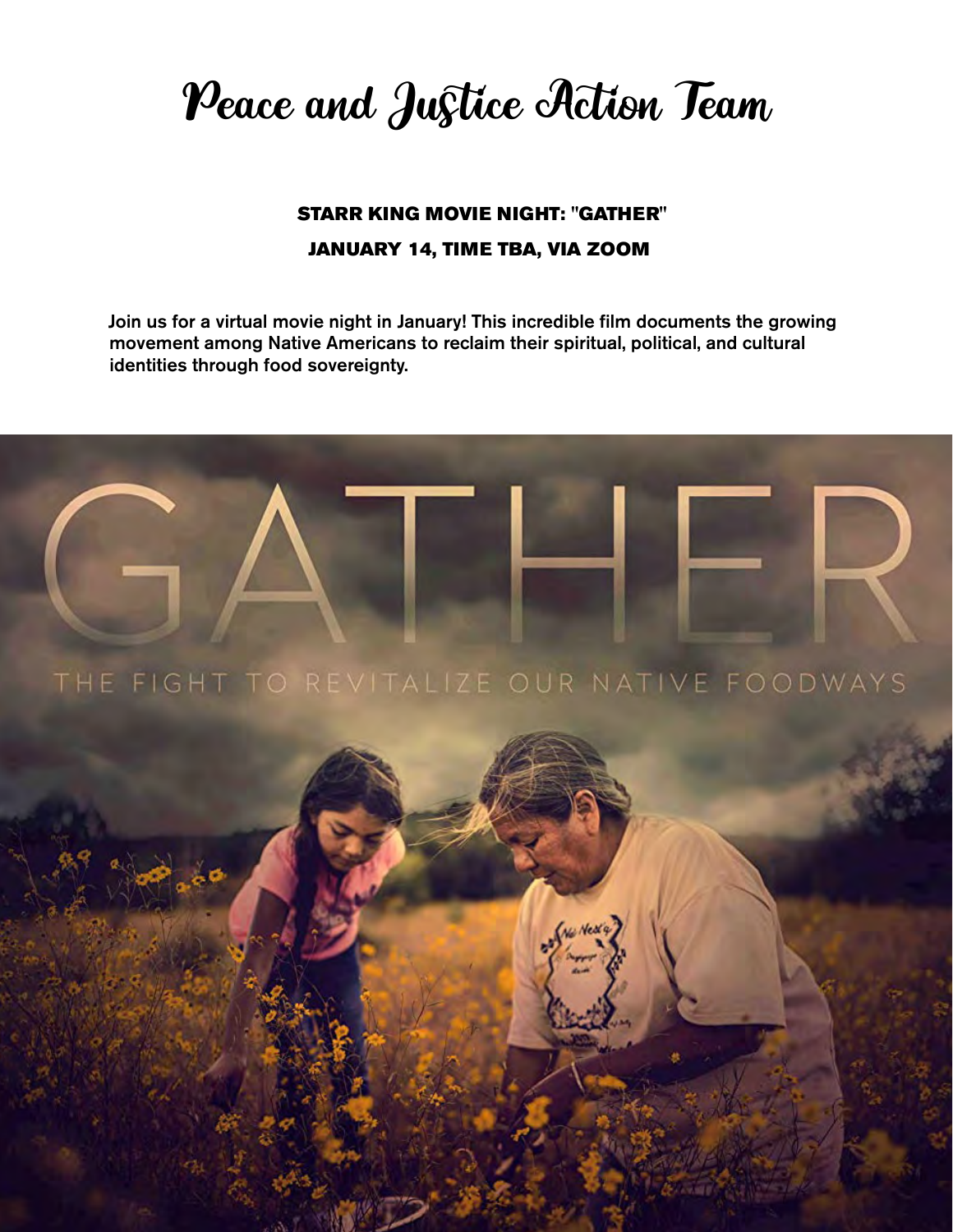# SoUUlful Family Ministry

# **November Highlights**

### Starr King SoUUlful Family Ministry

The fun never stops. We continue to provide an hybrid program providing both a recorded service and a in person church service. Our Starr King grounds have taken on a different look. The children have been experiencing out door living. A camp site with tents, fire pit, camp kitchen, clothes line/washing tub and an alligator bridge. Around our fire pit, we enjoyed hot chocolate, discussing what we were thankful for. We also had several drumming circles too.

"Food for All" food drive was an success. Because children learn through play, our children explored the meaning of giving and providing food for those who don't have enough with our "Food for All" store in the class room. We decided that anyone who is hungry, should be able to get something to eat.

We ended this month with a Happy Hanukkah gift bag delivered to the children's homes, containing chocolate coins and a dreidel.

### Happy Heart Circle Time

We started off the month with exploring what Honor feels like. Its a special feeling our hearts have. Speaking of Hearts, we discovered how our hearts look like when we share and be thankful for the people in our lives. Lastly, we enjoyed Hanukkah and the Festival of Lights, embracing, family, friends and the joy we received from the candles' light.

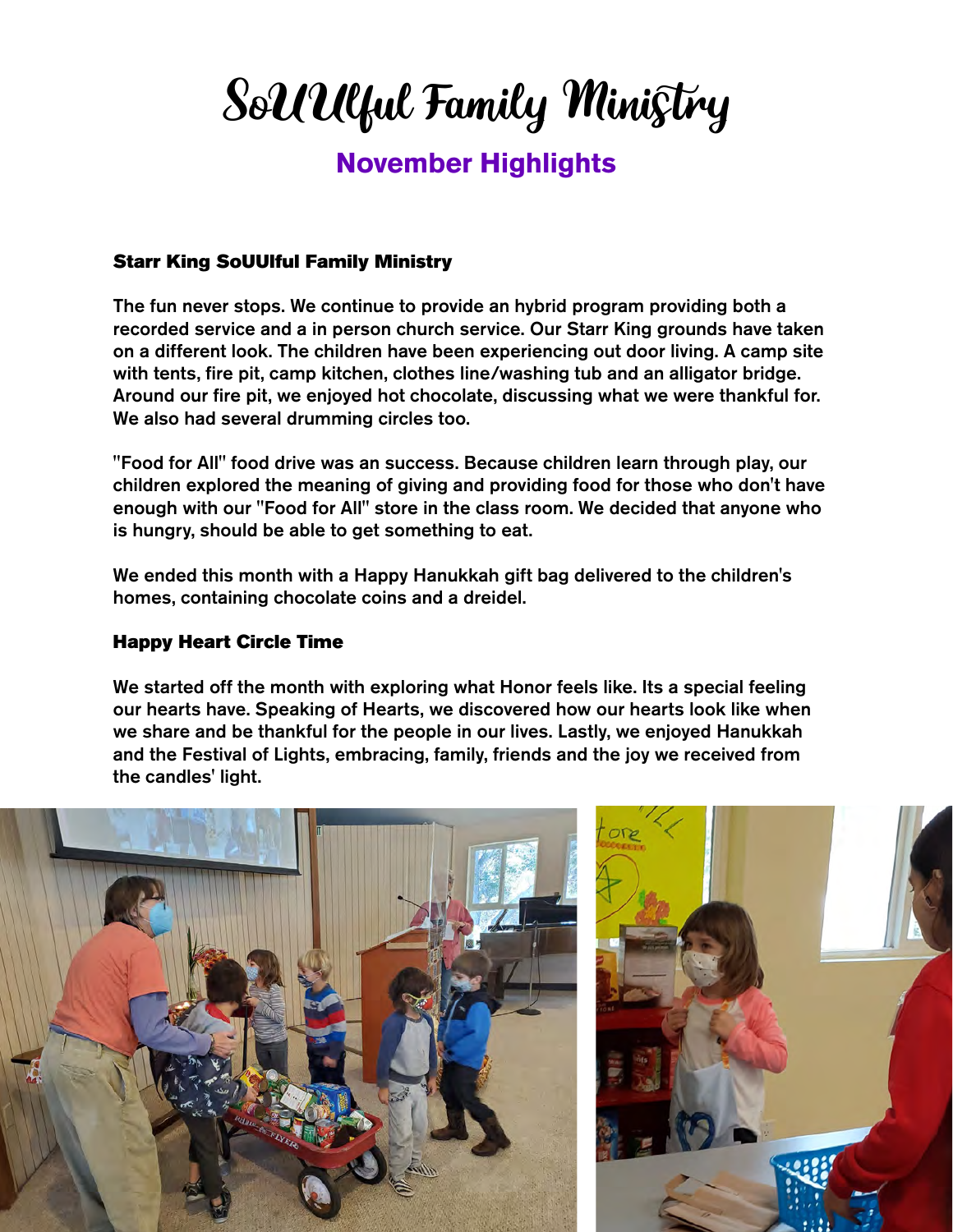# SoUUlful Family Ministry

# **November Highlights (cont.)**

## Family Projects

We kept the families busy with creating a personal star of honor, nurtured each other with a delicious banana roll-up pop and playing a family game of finding the same. Good times.

## **Gratitude**

I am so grateful for all the support SoUUlful Family Ministry receives.

• Lavon for delivering the family project bags and for the special deliveries of the Hanukkah gift bags.

- Rev. Maria Cristina for organizing the gift bags
- For all of you who contributed to our food drive. Thank you, Terri Owen
- The class at church could not go on without our special volunteers: Lea C. Laurie Mathews Donnie Rett Kelly Heigert Nayela Reynoso Mireya Reynoso Amy Pete Diane Meyerson Glen Jacob

Bless It Be

*–Lorene Miller, SoUUlful Family Ministry Coordinator*